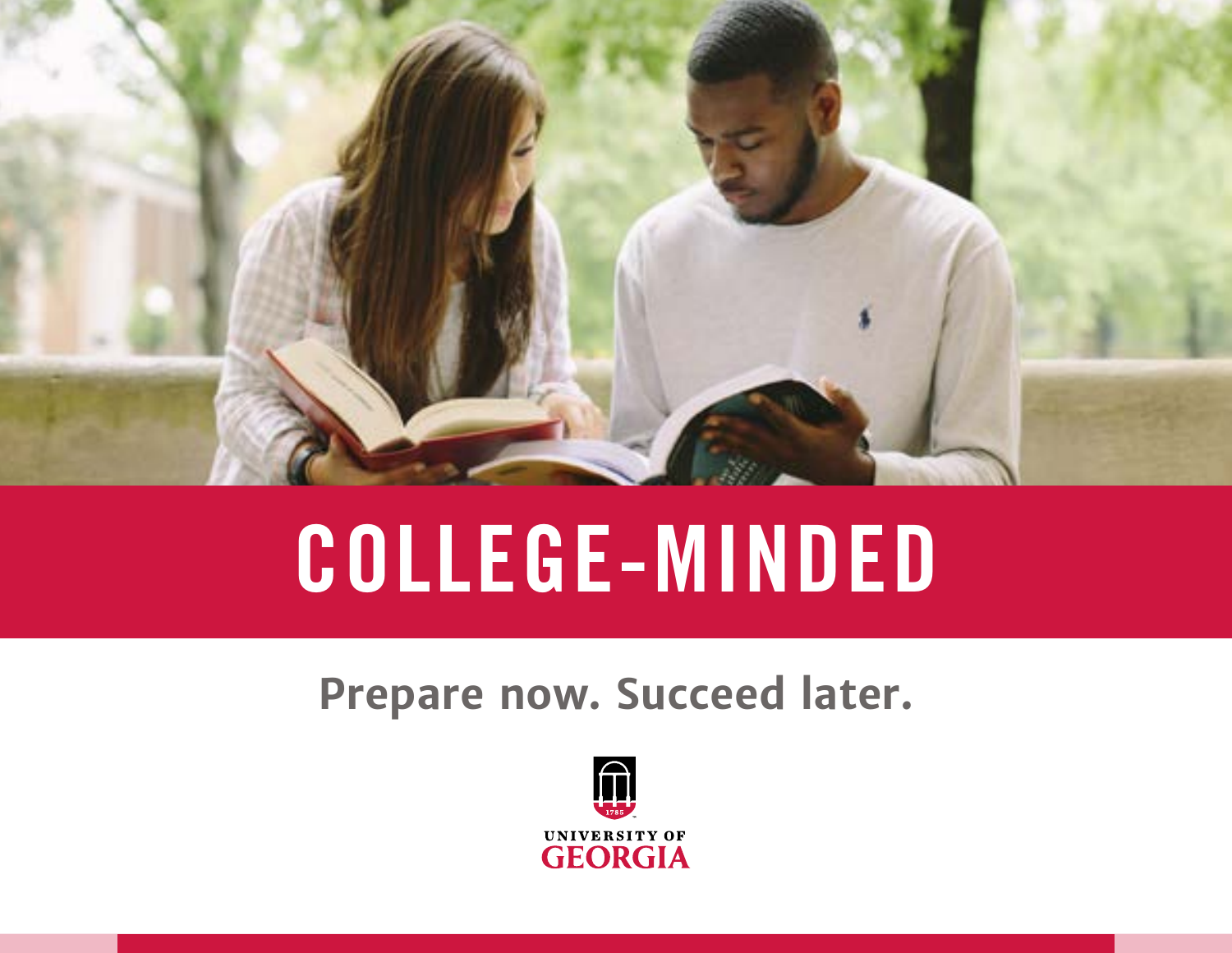1) IS COLLEGE RIGHT FOR ME? College is a place for you to gain more **Some questions to consider:** 2) WHAT WILL I STUDY?

knowledge, make new friends and build a career. Pursuing higher education will let you experience new things, find a passion and set you up for a more financially stable future.

## **College... What's the Hype?**

### A PLACE FOR YOU

3) WHAT CAREER DO I WANT TO HAVE?



### **Let's think... What first comes to mind when you think about college?**



## **Let's think... What questions do you have about college?**

| <u> 1989 - Johann Stoff, deutscher Stoffen und der Stoffen und der Stoffen und der Stoffen und der Stoffen und der</u> |  |  |
|------------------------------------------------------------------------------------------------------------------------|--|--|
| <u> 1989 - Johann Stoff, deutscher Stoffen und der Stoffen und der Stoffen und der Stoffen und der Stoffen und d</u>   |  |  |
| <u> 1989 - Jan Samuel Barbara, marka a shekara ta 1989 - An tsara tsara tsara tsara tsara tsara tsara tsara tsar</u>   |  |  |
|                                                                                                                        |  |  |
| <u> 1989 - Johann Stein, marwolaethau a bhann an t-Amhain an t-Amhain an t-Amhain an t-Amhain an t-Amhain an t-A</u>   |  |  |
| <u> 1989 - Jan Samuel Barbara, marka a shekara ta 1989 - An tsara tsara tsara tsara tsara tsara tsara tsara tsar</u>   |  |  |
| <u> 1989 - Andrea Santa Andrea Andrea Andrea Andrea Andrea Andrea Andrea Andrea Andrea Andrea Andrea Andrea Andr</u>   |  |  |
| <u> 1989 - Johann Stein, marwolaethau a bhannaich an t-</u>                                                            |  |  |
|                                                                                                                        |  |  |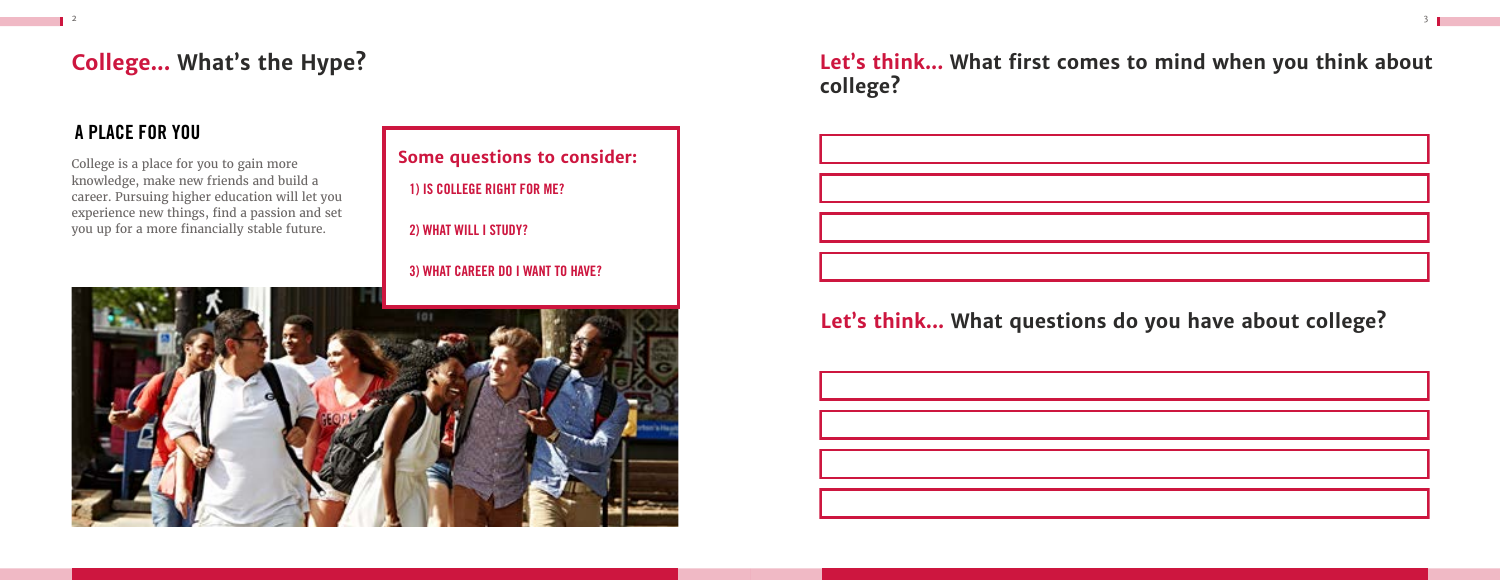Also known as college entrance exams, these are tests designed to measure your skills and help colleges evaluate how ready you are for college-level work. The ACT and SAT are two standardized admission tests.

#### **ADMISSION TESTS**

There are five main types of degrees: Associate's, Bachelor's, Master's, Professional and Doctoral. It takes anywhere from 2-6 years to complete each degree. After high school you will work toward an Associate's or Bachelor's degree.

### **DEGREES**

A number that shows overall academic performance. It's computed by assigning a point value to the grade you earn. Good grades will give you a higher GPA!

#### **GRADE POINT AVERAGE (GPA)**

#### **COMMUNITY COLLEGES OR TECHNICAL SCHOOLS** Public schools get most of their

College can be expensive. Financial Aid is money to help pay for college. Grants, work-study, loans and scholarships help make college more affordable.

#### **FINANCIAL AID**

A college major is a specific subject area that you specialize in—there are a lot to choose from! Almost half of your courses in college will be in your major. Examples include Biology, History, Marketing or Music.

#### **MAJORS**

The official record of your course work at a school or college. High school transcripts are usually required for college admission and for some financial aid packages.

### **TRANSCRIPTS**

Offers two-year Associate's degrees and certificates that prepare you for a certain career or to transfer to a four-year college to earn a Bachelor's degree.

funding from state governments and private colleges receive theirs from private donations and tuition. There is typically a difference in cost for you as the student.

### **PUBLIC VS PRIVATE**

Colleges with a mission to educate Black/African-American students.

**HISTORICALLY BLACK** 

**COLLEGES AND** 

**UNIVERSITIES (HBCU)**

Offer extensive study in the liberal arts such as languages, literature, history, math and the arts. They are typically smaller than public college campuses.

### **LIBERAL ARTS COLLEGES**

Colleges that have at least 25% of the full-time student body that identify as a Hispanic.

## **HISPANIC SERVING**

all-male or all-female students.

#### **SINGLE GENDER**

### **Crash Course: [Types of Institutions](https://bigfuture.collegeboard.org/find-colleges/college-101/types-of-colleges-the-basics)**

An advanced degree that generally takes two-to-three years to complete. You can earn degrees like a Master's of Arts in Film or a Master's of Science in Agricultural Engineering.



*Time to Complete: ~2-3 years after Master's*

### **Master's Degree**

Traditionally a four-year degree that will lead to a Bachelor's of Arts (B.A), a Bachelor's of Science (B.S.), or another type of Bachelor's degree in a particular discipline such as Business Administration, Journalism or Chemistry.



### *Time to Complete: ~4 years* **Bachelor's Degree**

A two-year degree typically earned at a community or vocational-technical college. You can use this degree to directly pursue a career or transfer those credits to obtain a Bachelor's degree.

#### *Time to Complete: ~2 years* **Associate's Degree**

A highly specialized degree that requires four or more years of study to complete and involves extensive research. Some examples of doctorates are Doctor of Philosophy (Ph.D.) or Doctor of Education (Ed.D.) degrees.

#### *Time to Complete: 4+ years after Master's* **Doctoral Degree**

A degree needed to work or practice a certain profession and typically requires three years of school. An example would be attending law school for three years to earn a J.D. to become a lawyer.

**INSTITUTIONS (HSI)** Private institutions that serve either





#### *Time to Complete: ~3 years after Bachelor's* **Professional Degree**

Postsecondary education (everything after high school) can be broken down into five major college degree types. Each degree type provides you with a certain level of expertise on a specific topic and can take anywhere from two to six years to complete. Check out the different pathways through college you can take below.

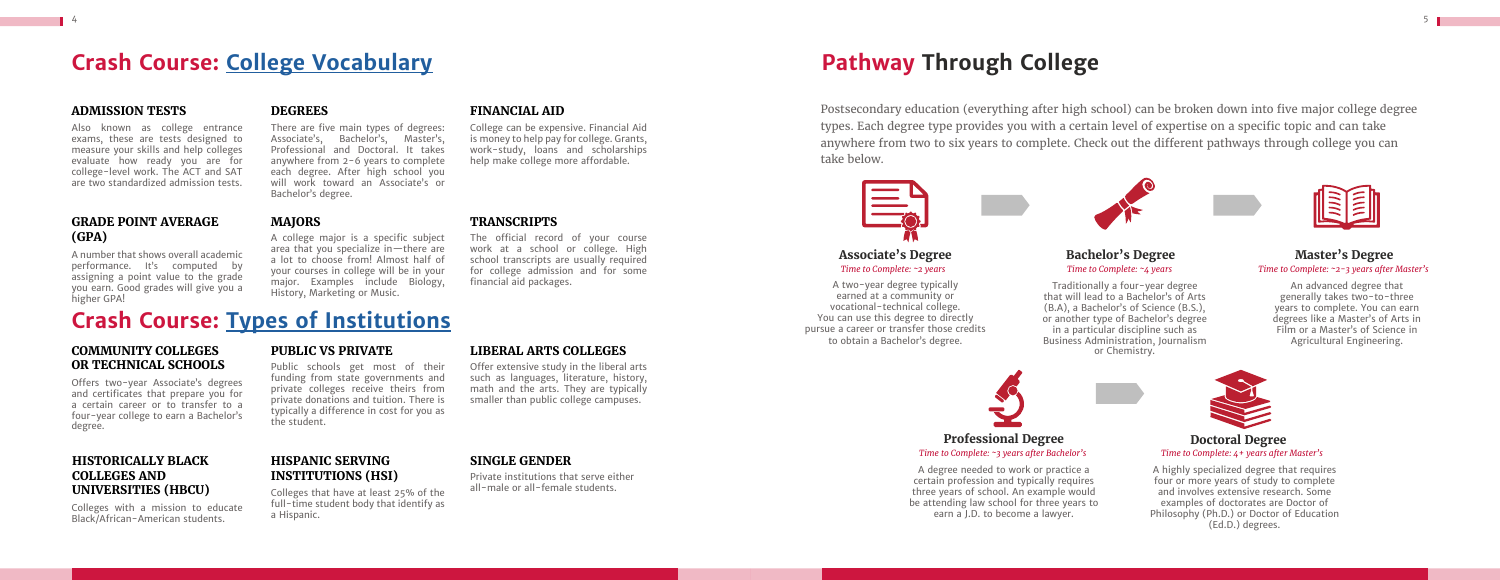### **Mind Map: Skills, Jobs and Classes**



 $\frac{1}{7}$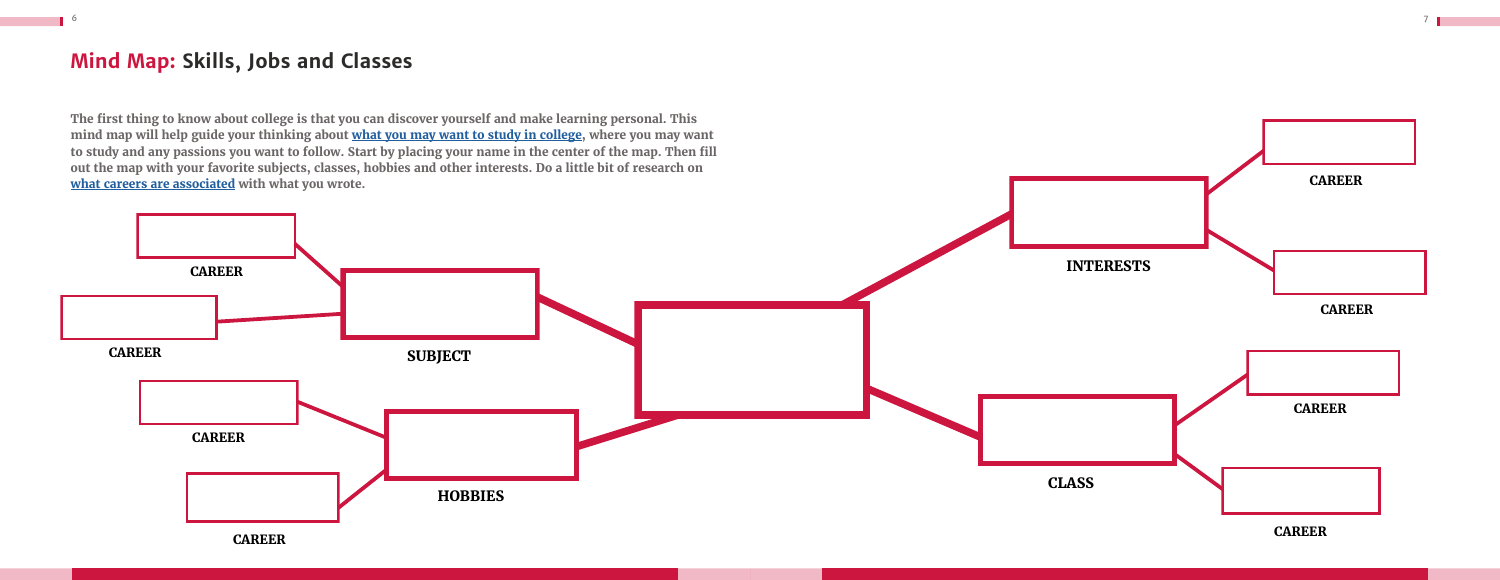

## **Ninth Grade:** *Getting Ready*

### TIPS  $\mathcal{F}$  actions

- **Look at taking an AP, IB or Dual Enrollment class, or two.**
- **Commitment is key: That club you joined in 9th grade, stick with it! That team you played on, stick with that too. Don't forget to choose a new venture if it wasn't the right fit.**
- **Take the PSAT or the PreACT. Remember to ask your school if they plan to give it for free.**
- $\Box$  Start researching colleges and majors that align **with your academic interests.**
- **□** Connect with your high school counselor.



## **Tenth Grade:** *Start Now*





TIPS

- **Identify your college-going support system: family, friends, neighbors or nonprofits that will help you attend college. Tell them you plan to go to college.**
- **Your GPA starts here! Make the most of your freshman year by keeping your grades high. Aim for all A's!**
- $\Box$  Start thinking about the kinds of classes your **school offers and look for those that will prepare your for college like: Math, Science, English, Social Studies, Foreign Language and Art. Consider the type of classes too: do you want to take Honors, Advanced Placement (AP), International Baccalaureate (IB) and Dual Enrollment.**
- **Find a club you like and join! If you're interested in something and no club exists, create it yourself.**
- $\Box$  Join a sports team, sign up to volunteer or find an **artistic outlet.**

8

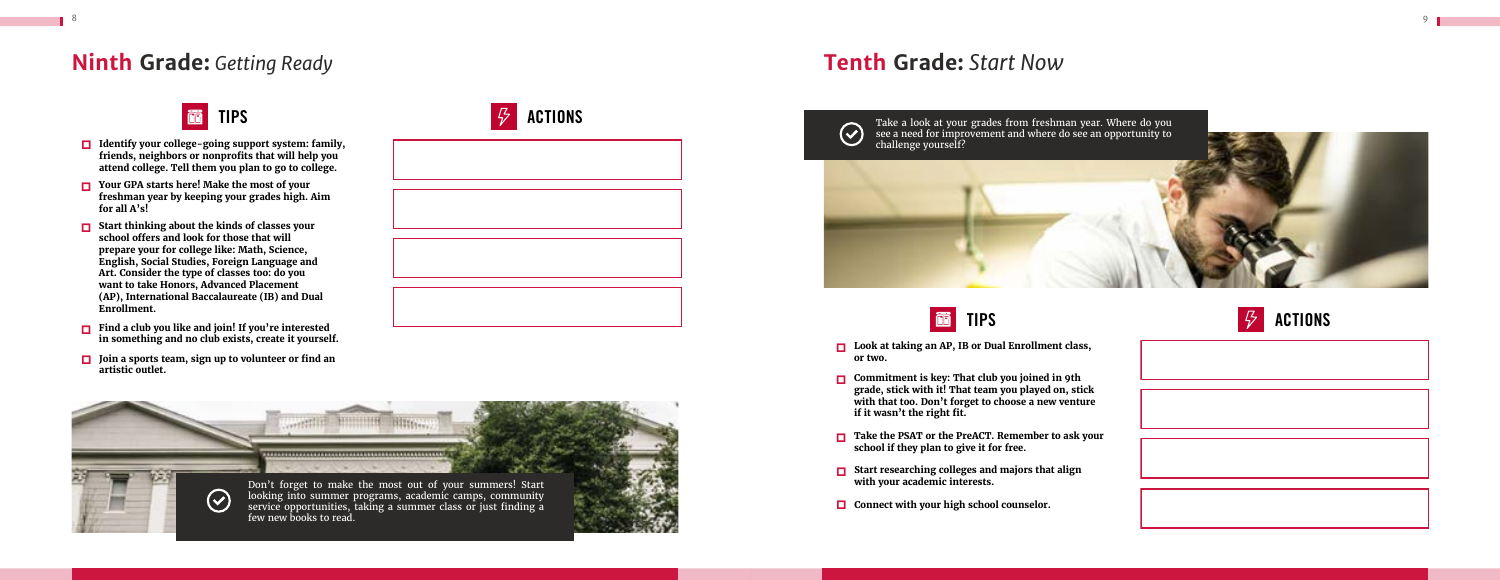



- **Aim for a leadership position in your favorite club,**  p **run for student government or go out for captain on your sports or robotics team.**
- **Sign up and take the ACT or SAT. If you don't score as well as you'd like, you can take it again in the summer. Take a prep course and use online resources such as the Khan Academy or ACT Academy.**
- **Visit colleges to see what feels right: public or**  p **private, big or small, urban or rural.**
- **Maintain your involvement in extracurricular**  p **activities, take challenging courses and keep those**

- **Give yourself time to complete your college**  p **applications. You will need to find and ask for references, write essays and submit everything on time.**
- **Take the ACT or SAT again in the fall. Find out about test dates, fee waivers and make sure to register in time for Early Action or Early Decision deadlines, if applicable.**
- **Complete scholarship applications and the Free Application for Federal Student Aid (FAFSA) early and by the deadlines.**
- **This is your chance to sell yourself and all of the work you put in grades 9-12. You're in the home stretch. Keep pushing forward and finish strong!**







scholarship competitions that cover travel costs.

## **Eleventh Grade:** *Ready, Set* **Twelfth Grade:** *Go Time!*

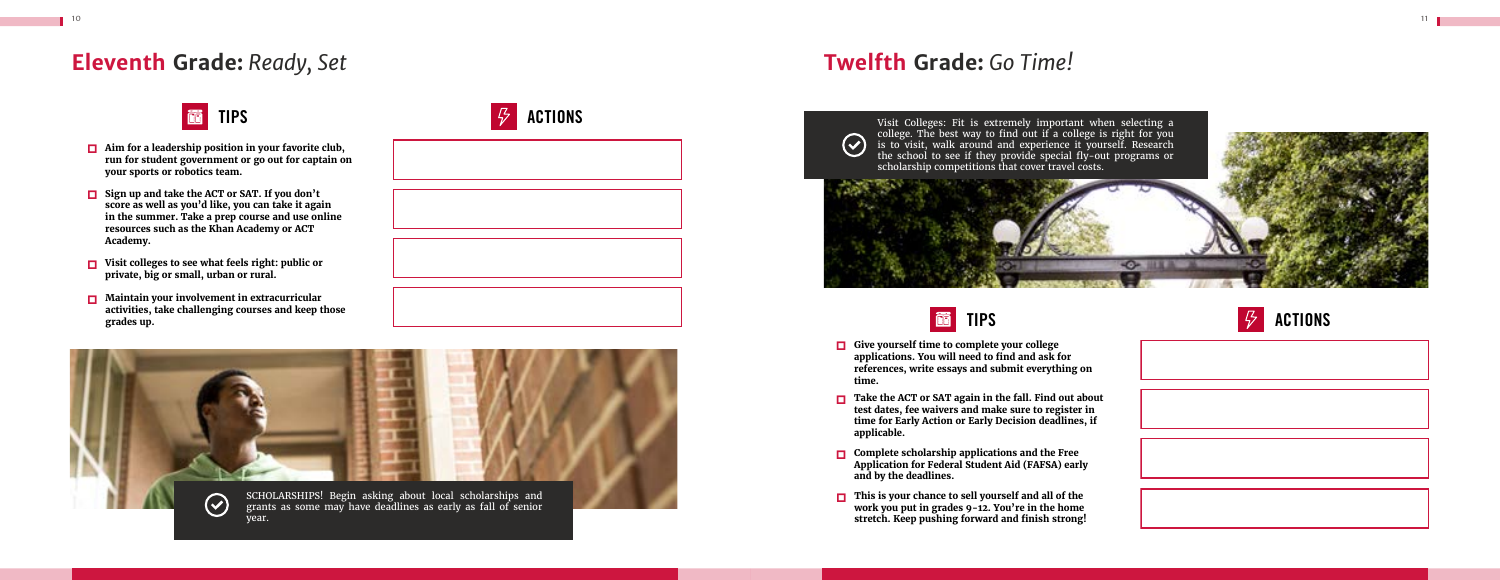## **The differences between high school and college: Takeaways**



HIGH SCHOOL

**You will commonly be told in class what you need to learn from assigned readings and are given time in** 

**class to cover the material.**

**High school is a teaching environment in which you** 

**acquire facts and skills.**

**Tests usually gauge your ability to reproduce information or to solve problems you were shown** 

**how to solve in class.**

**Effort counts. Courses are usually structured to reward a "good-faith effort" and allow for chances** 

**to increase your grade.**

**You will usually be told what to do and corrected if** 

**your behavior is out of line.**

**Your teachers will typically make the effort to connect with you and check on your academic** 

**progress.**

**responsibility for thinking through and applying what you have learned.**

**Tests are usually given to see if you apply the material you have learned. Sometimes your entire grade could be based on three total assignments.**

**Results count. You will be graded on your ability to produce correct and thoughtful responses and "effort" will not be a substitute for a better grade.**

COLLEGE  $\bigcirc$ **You are expected to take responsibility for what you do and don't do, as well as for the consequences of your actions. It's up to you to read and understand the assigned material. Lectures and assignments are given with the assumption that you have already read the material. College is a learning environment in which you take** 

> **Professors often expect you to initiate contact and for you to keep up with assignments and their due dates.**

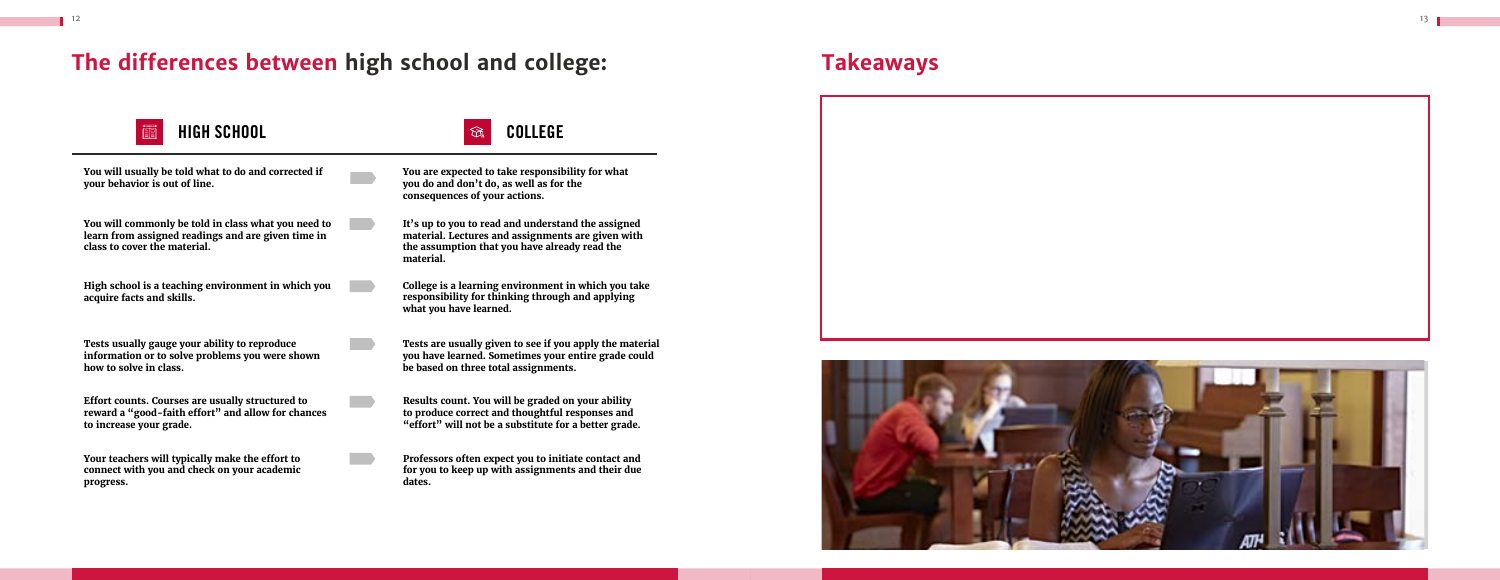**75+** athletic teams avaliable to students on various skill levels: varsity, club and intramural.

### **Clubs & Activities Athletics**

**800+** Registered Student Activities, including 36 social fraternities and 28 social sororities.



U.S. News & World Report ranked UGA as **#16** in Top Public Schools in 2020.

### **Double Dawgs Rankings**

 $\mathbb{Q}$ 

**200+** accelerated degree programs to earn both a Bachelor's degree and a

 $\bigotimes$ 





years or less.



### **Majors**

**250+** majors, minors and certificate programs to choose from.



### **Retention Rates**

The first-year retention rate, the number of students returning after their first-year, is **94%.**



#### **Enrollment**

Fall 2021 Enrollment: **29,765** Undergraduates **9,382** Graduates **39,147 Total Enrollment**



Chartered in **1785**, the University of Georgia is the birthplace of public higher education in America. **Founded**

### **Notes A little bit about us:**